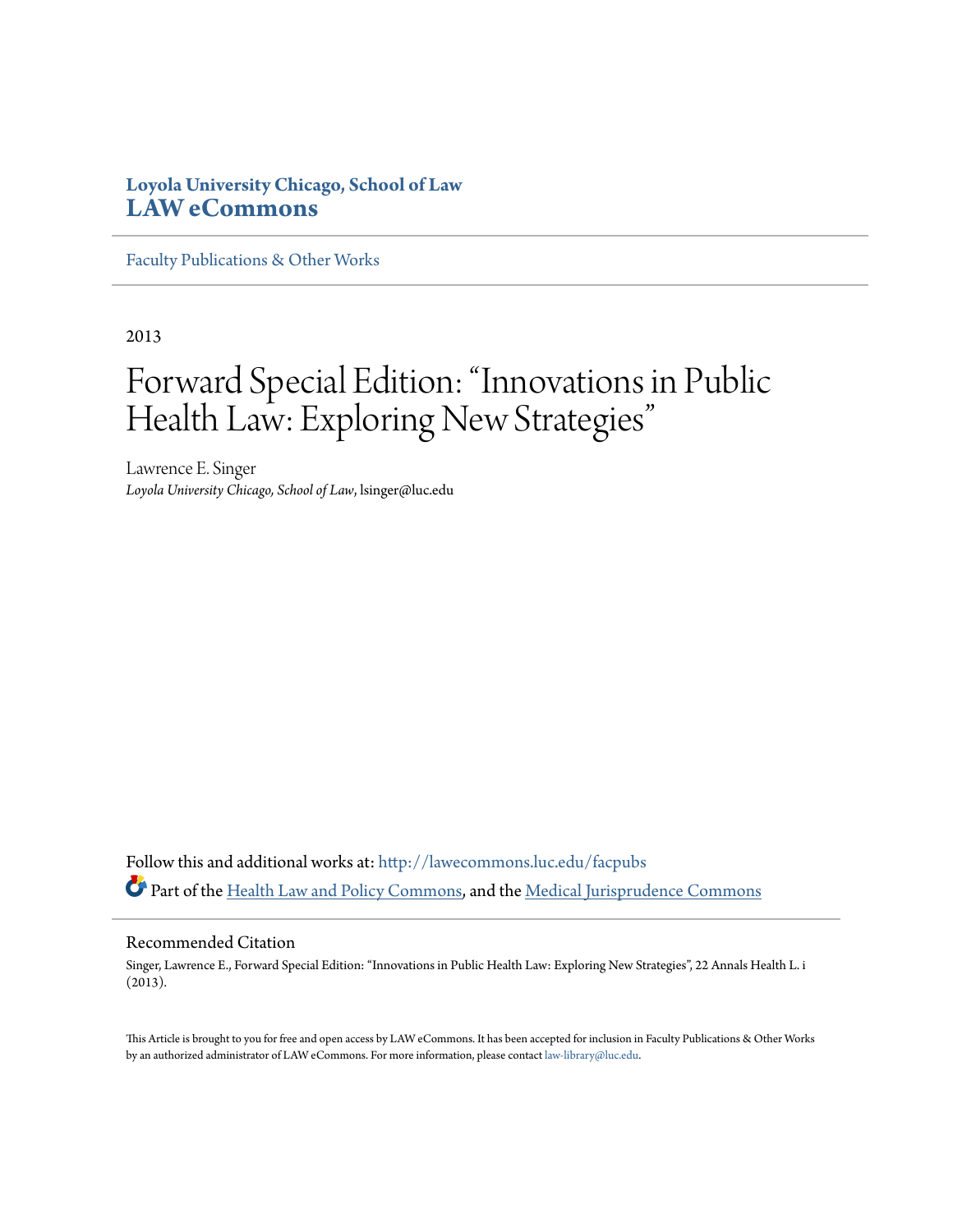# Foreword

# **Special Edition: "Innovations in Public Health Law: Exploring New Strategies"**

In 2012, faculty and students from the Beazley Institute for Health Law and Policy at the Loyola University Chicago School of Law and the Public Health Law and Policy Program at the Sandra Day O'Connor College of Law at Arizona State University began collaboration on a Special Edition of the Annals of Health Law focusing specifically on innovations in public health law and policy. Building on the two programs' unique strengths, this Special Edition represents our dual programs' commitment to align in the production of outstanding scholarship to advance the field of public health law.

The diversity of issues addressed in this Special Edition reflects the many challenges underlying the role of law to protect and promote the public's health nationally and globally. Public health problems transcend legal abstraction. They are immediate and tangible, affecting real people within and across geopolitical borders. Addressing these problems requires consideration of legal, political, ethical, and cultural factors. Implementing solutions involves coordination and cooperation among multiple public and private stakeholders. Articles for this Special Edition were selected in part due to their authors' careful consideration and explanation of well-reasoned solutions to the significant public health problems they identify.

The first article, Intervening at the Right Point in the Causal Pathways: Law, Policy, and the Devastating Impact of Pain Across the Globe, **by** Daniel **S.** Goldberg, Assistant Professor, Department of Bioethics **&** Interdisciplinary Studies, Brody School of Medicine, East Carolina University, addresses the problem of chronic pain experienced **by** individuals worldwide. Dr. Goldberg acknowledges the importance of the current, dominant approach to reducing pain-increasing access to clinical medical treatments-but observes that this approach has had limited effectiveness in improving pain or reducing inequitable distribution of pain. He argues for law and policy interventions that focus on upstream points in the causal pathway, in particular those social and economic factors that constitute fundamental causes of pain. He also posits the use of fundamental cause theory as a framework for evaluating competing law and policy approaches and employment of resources to eliminate pain.

In Complementarity in Public Health Systems: Using Redundancy as a Tool of Public Health Governance, Lance Gable, Associate Dean and Associate Professor of Law, Wayne State University, and Benjamin Mason Meier, Assistant Professor of Global Health Policy, University of North Carolina at Chapel Hill, discuss redundancy in public health governance. Challenging the perception of redundancy as inevitably wasteful and inefficient, they encourage the reframing of some types of redundancy as complementary systems. Complementarity can expand the capacity of public health systems to respond to challenges, promote flexibility and innovation in public policy, advance accountability and transparency in governance, and encourage consistency in public policy and governance across jurisdictional boundaries. In conclusion, the authors emphasize how mitigating the negatives and cultivating the positives of redundancy should be the goals of public health governance.

From the University of Maryland Center for Health and Homeland Security, Clark **J.** Lee, Senior Law and Policy Analyst (Research Associate), Patrick P. Rose, Senior Policy Analyst, and Earl Stoddard III, Public Health Program Manager, address how to protect the public welfare from the potential harms of scientific research on dangerous biological pathogens, which they term "dangerous research." In their article, Enhancing Communication Between Scientists, Government Officials, and the Lay Public: *Advancing Science and Protecting the Public's* Welfare Through Better Multi-Stakeholder Interfacing, they discuss how dangerous research may result in harms to the public from malefactors using research findings to create biological weapons or pathogens being accidentally released into the community. The authors claim that direct communication between the scientists conducting the research, the government,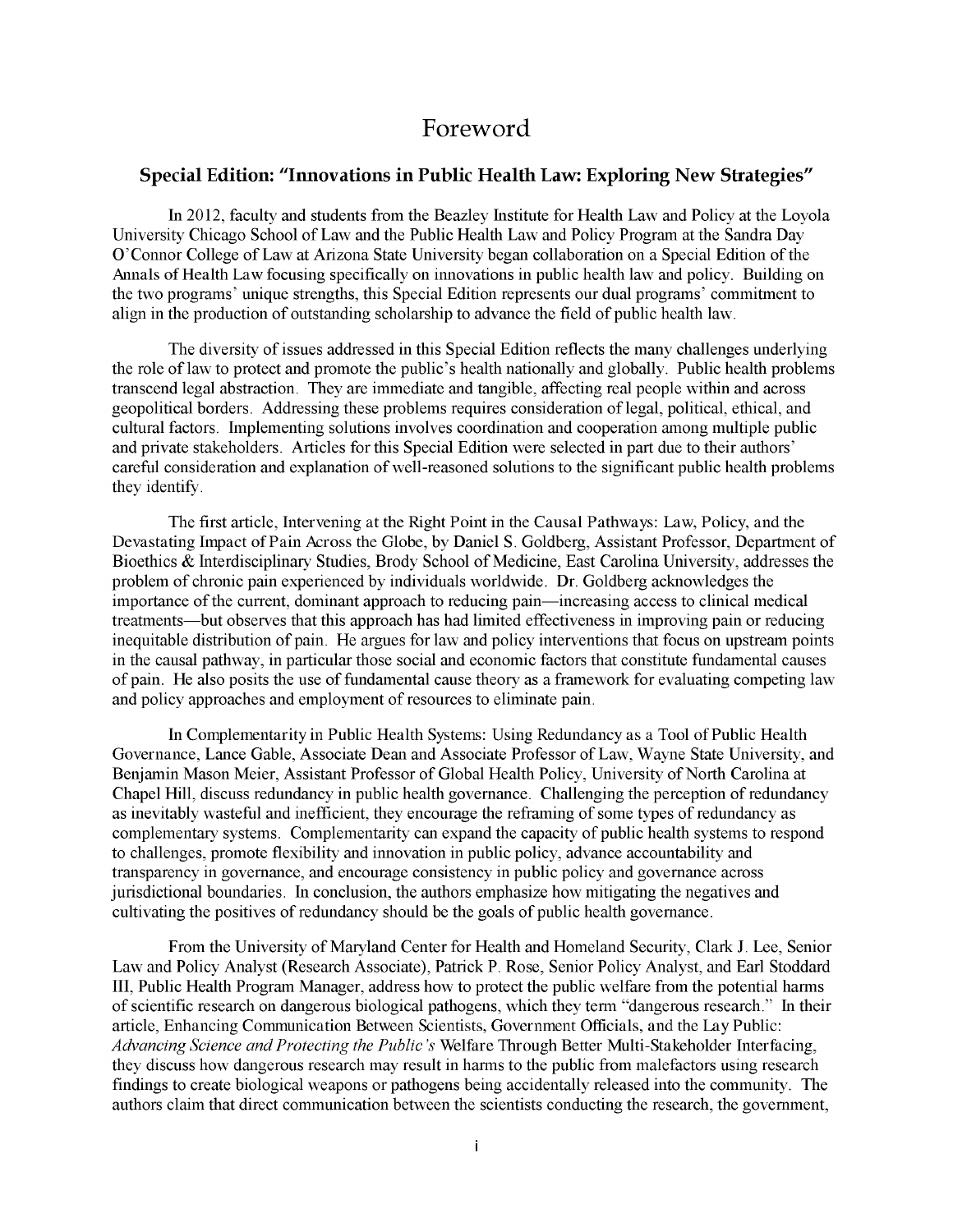and those at risk may best insulate the public from these potential harms. The authors further argue that such communication is strengthened when supported **by** law and grounded in public policy, providing examples of the adoption of community involvement via state and local policy and legislative efforts.

The fourth article, Making a Positive Impact: Striking a Balance Between Legislative Reach and Road Safety, highlights the problem of death and injury from road traffic crashes globally, especially in developing countries. Global momentum for curbing traffic death and injury culminated in the World Health Organization ("WHO") declaring 2011-2020 to be the Decade of Action for Road Safety, as well as the identification of legislative instruments as a key mechanism for reducing these harms. Authors Diana M. Bowman, Assistant Professor, University of Michigan School of Public Health, Michael P. Fitzharris, Senior Research Fellow, Accident Research Centre, Monash University (Australia), and Ray Bingham, Research Professor, University of Michigan Transportation Research Institute and School of Public Health, propose a global framework convention under the WHO's treaty-making powers that balances civil liberties and public safety to reduce death and injury due to road traffic crashes after 2020.

Rachel L. Hulkower, **J.D.,** and Leslie **E.** Wolf, **J.D.,** M.P.H., Professor of Law, at Georgia State University's College of Law, jointly penned their piece, Federal Funds for Syringe Exchange Programs: **A** Necessary Component Toward Achieving an AIDS-Free Generation. They describe how the federal government has declared the goal of an AIDS-free generation a "policy imperative" yet still bans the use of federal funds for needle and syringe exchange programs ("SEPs"), thereby also discouraging state and local support for such programs. SEPs are known to significantly reduce the spread of **HIV/AIDS** among injecting drug users. The authors argue that express funding for SEPs would supply stable financing and serve as an endorsement of such programs to the states, encouraging further support of SEPs through alterations in drug paraphernalia laws that currently inhibit SEPs.

John **0.** Spengler, Professor, College of Health and Human Performance, University of Florida, Natasha Frost, Staff Attorney, Public Health Law Center, William Mitchell College of Law, Daniel P. Connaughton, Professor, College of Health and Human Performance, University of Florida, and **J.** David Prince, Professor of Law, William Mitchell College of Law, discusses the need for schools to share recreational facilities with the outside community to help address rising rates of communal obesity. In their article, Clarifying Liability for After-Hours Community Use of School Recreational Facilities, the authors advocate adoption of state legislative instruments to address potential liability issues that may otherwise discourage schools from sharing these facilities. They also provide policy guidance in the form of sample legislation developed **by** the American Heart Association and the Public Health Law Center to reduce barriers to shared use.

Finally, in Local Governments and the Food System: Innovative Approaches to Public Health Law and Policy, Lainie Rutkow, Assistant Professor and Assistant Director, Center for Law and the Public's Health, Johns Hopkins Bloomberg School of Public Health, Jennifer L. Pomeranz, Director of Legal Initiatives, Rudd Center for Food Policy **&** Obesity, Yale University, and Sarah **0.** Rodman, Pre-Doctoral Fellow, Center for a Livable Future, Johns Hopkins Bloomberg School of Public Health, **discuss** the role of the law in creating a healthier, more sustainable food system. Local governments can serve as policy innovators whose advances can influence national policy. Understanding local governments' challenges and successes in regulating food systems is critical to realizing improvements nationally. The authors examine two primary types of legal challenges to local regulations, specifically First Amendment commercial speech and federal preemption challenges, and then strategize how local governments can address these challenges to advance underlying public health objectives.

We would like to thank Ashley Leonard, the Annals of Health Law Editor-in-Chief, Brian Troutman and Donna Miller, the Annals of Health Law Technical Production Editors, the student editors at Loyola University Chicago School of Law and the Sandra Day O'Connor College of Law, Arizona State University, and Kristin Corrigan, Program Coordinator, Beazley Institute for Health Law and